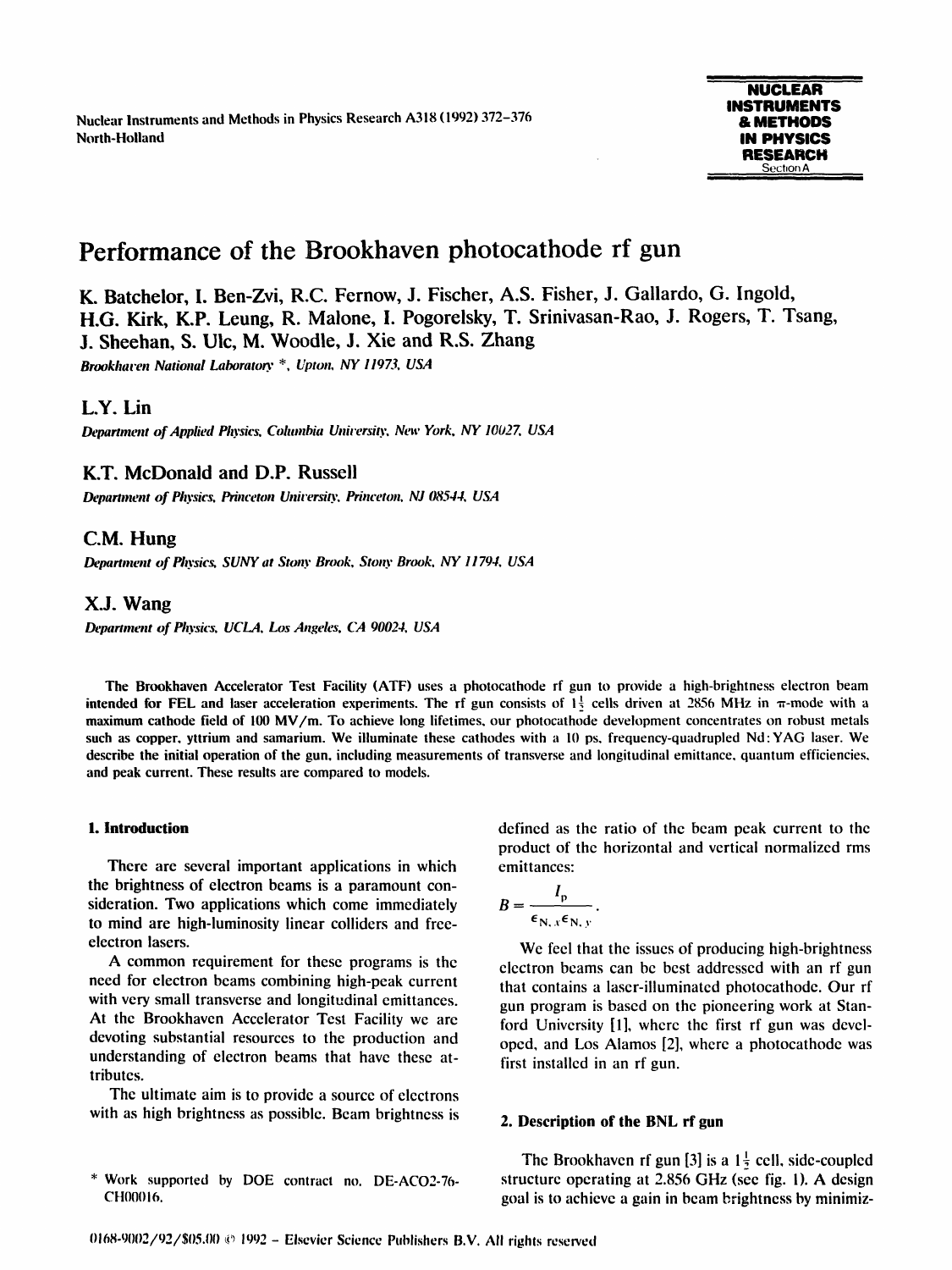

ing the emittance of the electron beam. Two effects dominate to cause growth in emittance beyond the thermal emittance of the electrons at the photocathode itself. These effects are the dynamics of the interaction of the electrons with the rf fields in the gun and the emittance growth caused by the self-fields of the electrons.

Emittance growth due to the rf dynamics can be controlled by ensuring that nonlinear transverse components of the rf fields are minimized. This is accomplished by placing relatively thick disks between cells and adjusting the diameter of the apertures so as to minimize nonlinear transverse components. Note that since we use a  $\pi$ -mode for acceleration, the rf fields are near a minimum when the particles traverse the apertures.

The strategy used to control emittance growth due to the self-fields of the electrons is to operate the gun so that the electrons are launched in a high-gradient accelerating field. Once the electrons are relativistic, emittance growth due to space charge becomes more manageable. The BNL rf gun has been designed to operate with <sup>a</sup> <sup>100</sup> MV/m peak accelerating gradient at the cathode. Three design features ensure this: (1) the 2.856 GHz operating frequency; (2) the relatively low peak wall field to peak axial field ratio (1.18 to 1); and (3) an initial  $\frac{1}{2}$  cell to ensure that the particles are launched near peak accelerating gradients.

The rf gun has a photocathode installed on the back plane of the half cell. At Brookhaven, we are concentrating our photocathode R&D on metals, such as yttrium, samarium and copper, because metals should provide the robustness necessary for continuous operations over long periods. Copper is particularly attractive, because it allows for the possibility of constructing a simple, all-copper cavity.

A consequence of the choice of these metals is the need for ultraviolet laser light to excite the photocathode. For copper, the 4.3 eV work function lies just below the 4.66 eV energy of frequency-quadrupled Nd : YAG (266 nm), and so provides <sup>a</sup> small intrinsic thermal emittance. The quantum efficiency can be  $10^{-4}$ . At the same wavelength, yttrium and samarium can have quantum efficiencies up to  $10^{-3}$ , but the 3 eV work function can lead to a higher thermal emittance. Thus, with over 100  $\mu$ J of UV light available, we can extract over 10 nC from an yttrium or samarium cathode. Our design calls for a <sup>1</sup> nC micropulse with <sup>a</sup> 6 ps (FWHM) pulse length, thus yielding <sup>a</sup> peak current of <sup>160</sup> A. If we choose to focus onto <sup>a</sup> <sup>3</sup> mm radius spot on the photocathode, this corresponds to 560  $A/cm<sup>2</sup>$ issuing from the surface, well within the capabilities of these materials [4].

#### 3. Description of the Nd:YAG laser system

The photocathode laser system is illustrated in fig. 2, and the key parameters are listed in table 1. A Spectra Physics model <sup>3400</sup> CW mode-locked Nd:YAG oscillator (1064 nm) produces a pulse train with a spacing of 12.25 ns (81.6 MHz), every 35th rf period of the gun and linac. A Lightwave Electronics series <sup>1000</sup> timing stabilizer [5] reduces timing jitter of the laser pulses to <sup>1</sup> ps with respect to the rf. The 80 ps oscillator pulses are frequency chirped in <sup>200</sup> m of single-mode optical fiber. A pulsed, regenerative amplifier [6] then selects, amplifies, and compresses a single pulse from the train. The selection is accomplished by a Pockels cell inside the amplifier cavity. After <sup>12</sup> passes through the Nd : YAG rod, the pulse is extracted by a second Pockels cell. The bandwidth of the amplifier is narrower than the chirp from the fiber; consequently, only the middle of the pulse is amplified and the output is expected to be compressed to 12 ps (FWHM). Frequency quadrupling reduces the ultraviolet pulse width to 6 ps (FWHM). Up to 300  $\mu$ J of ultraviolet has been incident on the cathode, focused to spot sizes ranging from 0.2 to 1.2 mm.

This system will be extended to amplify a train of <sup>1</sup> to 100 pulses with a spacing of 24.5 ns. This will permit operation of the ATF FEL oscillator [7], which requires a train of electron bunches rather than a single bunch.

Table <sup>I</sup> Nd : YAG laser parameters

|                             | Design   | Achieved |
|-----------------------------|----------|----------|
| $IR$ energy $[mJ]$          | 10       | 10       |
| UV energy $[\mu J]$         | 50       | 300      |
| IR pulse length (FWHM) [ps] | 12       | 20       |
| Pulse timing jitter [ps]    | $\leq 3$ |          |
| <b>Repetition rate [Hz]</b> | 6        |          |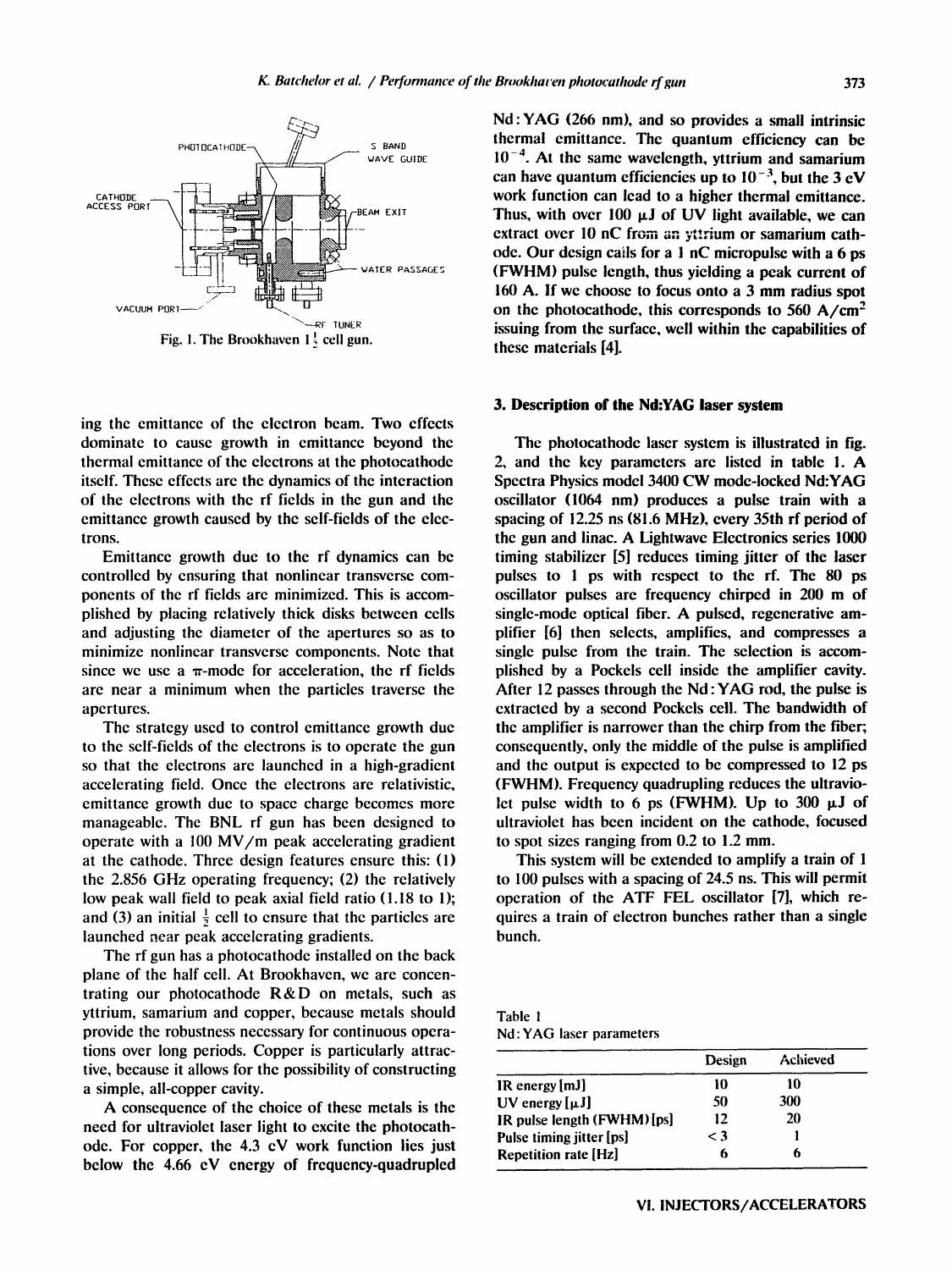### 4. Operation of the rf gun

Operation of the rf gun with the Nd:YAG laser system began in November, 1990. We have operated for an integrated run time of  $\approx 700$  h with a single copper photocathode. The rf gun has been let up to air twice during this period and we find that after a subsequent bakeout, conditioning the gun to peak fields requires  $\approx 8$  h. During normal resumption of operations without a vacuum break, reconditioning is minimal. The vacuum in the gun is typically  $\approx 10^{-9}$  Torr before rf power is introduced and goes to  $\approx 10^{-8}$  Torr during operation of the gun.

Under special running conditions with a reduced laser spot size we have exceeded the damage threshold on copper (verified visually after cathode removal) but have not experienced any noticeable adverse effects during subsequent operation of the rf gun. This confirms the robustness of an rf gun with metal cathodes.

The peak momentum achieved to date is 4.6 MeV/ $c$ , with 6.2 MW of rf power in the gun. This output momentum corresponds to a peak axial electric field in the rf gun of 98 MV/m, which is nearly our design value of <sup>100</sup> MV/m.

The measurement of the transverse emittance of the electron beam is done at either profile monitors <sup>1</sup> and 2 for the momentum dispersed beam (see fig. 3) or profile monitors 3 and 4 for the momentum recombined beam. For the momentum dispersed beam, we can only measure the vertical emittance. These results, however, more nearly represent the emittance of the beam as produced by the gun, whereas measurements at monitors 3 and 4 include any growth in the transverse emittance due to the injection system .

The transverse emittance is analysed by one of two methods. The quadrupole variation method entails varying the strength of a quadrupole preceding an individual profile monitor and observing the corresponding variations in the spot size on that monitor. Fig. 4 shows an example of data collected in this manner.

An alternative method consists of focusing the beam on one profile monitor, measuring the resulting spot size of the focused beam, and then observing the beam spot on the companion monitor without readjusting the beam optics. The emittance is obtained by

$$
\epsilon_{n} = \gamma \sigma_{y}^{0} \sigma_{y'},
$$
  
and

$$
\sigma_{y'}^2 = \left(\sigma_y^2 - \left(\sigma_y^0\right)^2\right) / L_{\text{drift}}^2,
$$

where the measured quantities  $\sigma_v^0$  and  $\sigma_v$  are respectively the focused and unfocused rms profile widths;  $\sigma_{v'}$ is the inferred divergence of the beam and  $L_{drift}$  is the known drift distance between the two profile monitor screens. Note that the roles of the two companion monitors can be reversed, thus giving two independent measurements of the emittance. The measurement also has the convenient property of being free of interpretation since knowledge of the characteristics of the quadrupoles in the beam line is not required in order to extract the emittance from the measurements.

The longitudinal structure of the electron pulse is an important beam parameter which, along with the



Fig. 2. Schematic of the ATF Nd:YAG laser systems.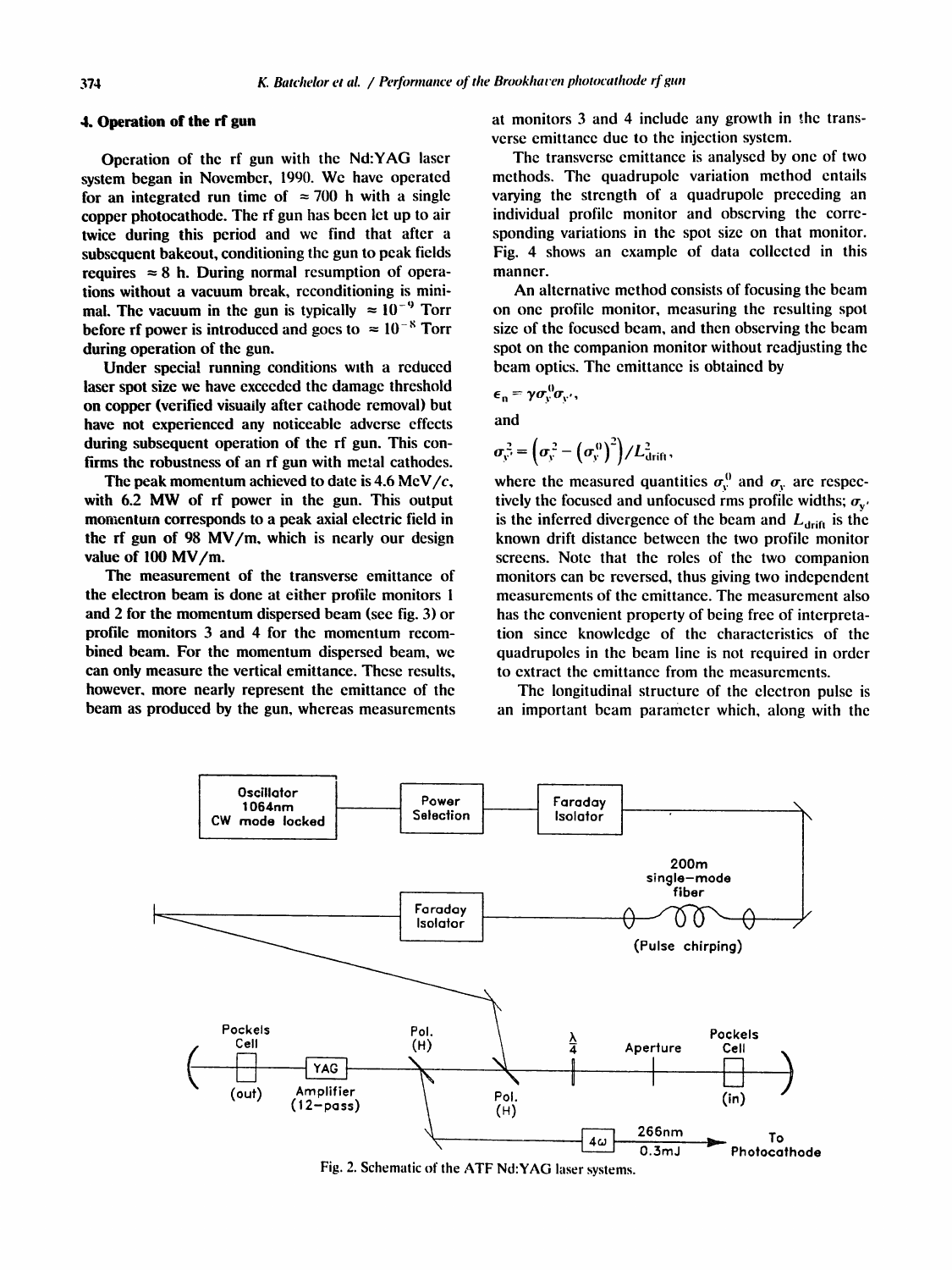

Fig. 3. The ATF injection system .

charge, determines the peak current of the beam. This longitudinal profile, which is measured by means of an rf kicker cavity installed before the first dipole (see fig. 3), gives the length of the electron pulses as they leave the rf gun. This kicker operates at <sup>2856</sup> MHz and provides a vertical displacement proportional to time, which can be observed at either the momentum slit (located between elements 04 and Q5) or profile mon-



Fig. 4. The vertical projections of the electron beam on a profile monitor as a function of quadrupole current.

Table 2 BNL rf gun results to data

|                                                            | Design             | <b>Achieved</b>    |
|------------------------------------------------------------|--------------------|--------------------|
| Energy [MeV]                                               | 4.6                | 4.6                |
| Repetition rate [Hz]                                       | 6                  | 6                  |
| Electron pulse charge [nC]                                 | 1.0                | 2.0                |
| Electron pulse length, rms [ps]                            | 2.5                | 4.9                |
| Peak current [A]                                           | 160                | 133                |
| Energy spread, rms $[\%]$                                  | 0.3                | 0.4                |
| Emittance $(\gamma \sigma_{x} \sigma_{x'})$ [ $\pi$ m rad] | $7 \times 10^{-6}$ | $4 \times 10^{-6}$ |
| Beam brightness $[A/m^2]$                                  | $3 \times 10^{12}$ | $7\times10^{12}$   |

itor 1. The resolution of this measurement system approaches <sup>1</sup> ps.

Table 2 shows the results of the most recent measurements of the parameters of the electron beam from the rf gun. Both the peak current and the beam brightness are the results of measurements taken at one occasion and are not obtained using best results for the other parameters. The 2 nC electron beam was measured at the momentum slit when the copper photocathode was illuminated with 170  $\mu$ J of 266 nm laser light. This yields a collection efficiency (quantum efficiency  $\times$  beam transport efficiency) of  $0.6 \times 10^{-4}$ .

#### 5. Comparison with models

Fig. 5 shows results of measuring the energy of the electrons ejected from the rf gun as a function of the input rf power. The measured shunt impedance is 50  $M\Omega/m$  (without transit time) compared to a SUPER-<br>FISH predicted value of 57 M $\Omega/m$ . electrons ejected from the rf gun as<br>input rf power. The measured shunt<br> $M\Omega/m$  (without transit time) compa<br>FISH predicted value of 57 M $\Omega/m$ .<br>The principal modelling tool used<br>ies of the beam dynamics of the rf gu

The principal modelling tool used at BNL for studies of the beam dynamics of the rf gun is PARMELA.



Fig. 5. The square of the energy boost to the electrons as a function of input power from the BNL RF gun.